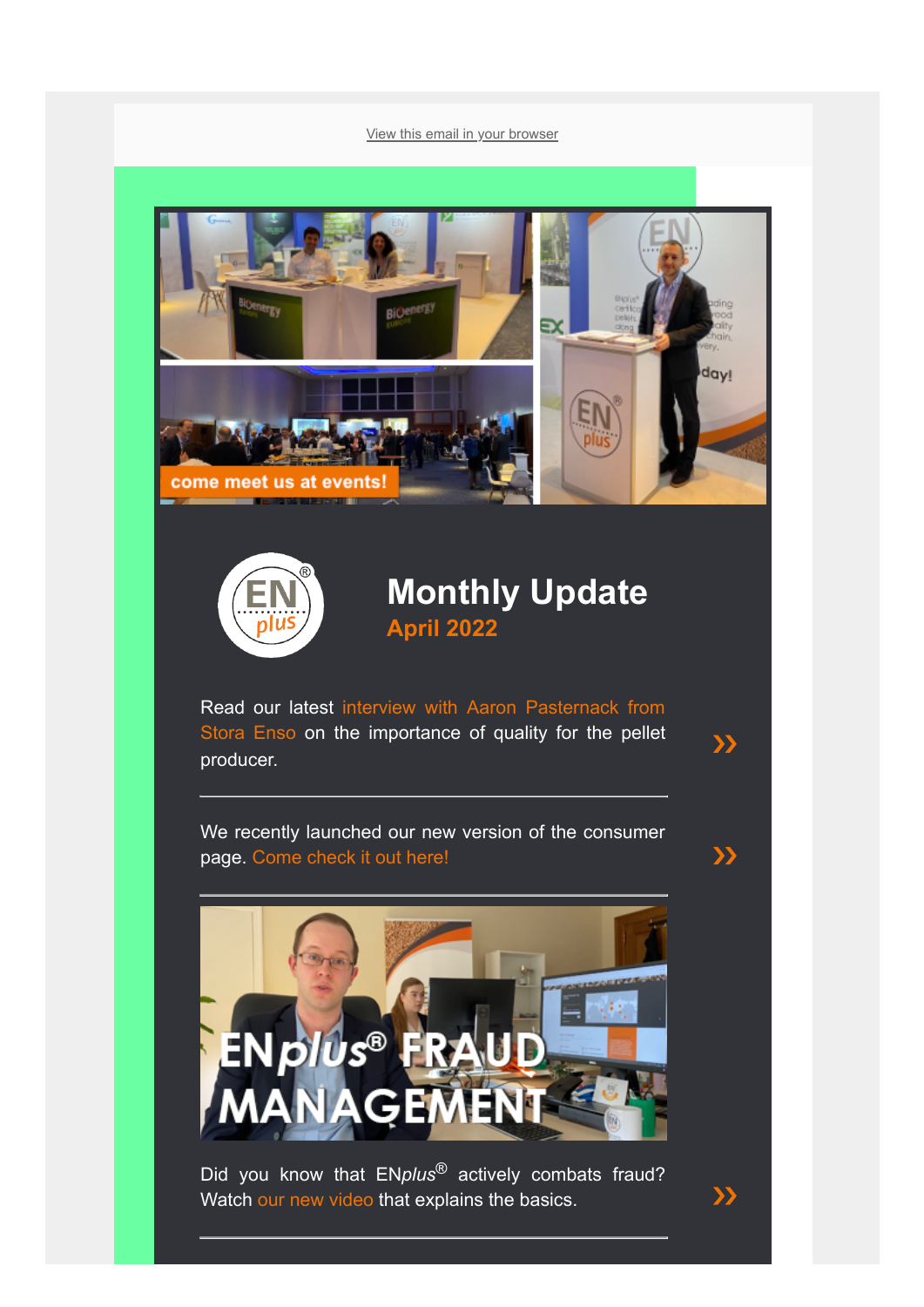In the beginning of year we conducted a wood pellet [consumer survey with over 250 respondents. Check out](https://enplus-pellets.eu/en-in/news-events/latest-news/625-wood-pellets-consumers-their-habits-and-purchasing-behaviour.html) the interesting results!

[❯❯](https://enplus-pellets.eu/en-in/news-events/latest-news/625-wood-pellets-consumers-their-habits-and-purchasing-behaviour.html)

[❯❯](https://www.progettofuoco.com/en/)

 $\rightarrow$ 

In line with the invasion of Ukraine, EN*plus*® introduces the War Zone Guidance. [Read more about it here.](https://enplus-pellets.eu/en-in/news-events/latest-news/579-enplus%C2%AE-introduces-war-zone-guidance.html)  $\lambda$ 

### 4/7 May 2022 PROGETTO JOCO

Progetto Fuoco is the most important fair in the world concerning the biomass heating sector. With more than 800 brands, 70.000 visitors, 7 halls for 130.000 sqm and more of 3.000 exhibited products, it is an event you don't want to miss. Our very own EN*plus*® team will be there to meet you and answer all of your questions. We look forward to seeing you there!

## **MAY 11 - 12 NORDIC PELLET CONFERENCE**

The Swedish Bioenergy Association (SVEBIO), the Swedish Pellets Association (Pelletsforbundet) and Bioenergy International welcomes participants, online and on-site, to Nordic Pellets Conference 2022 in Stockholm, Sweden. To be held as a hybrid event – with both online and on-site participation options and a special prize for members of Svebio, Pelletsförbundet and companies or organisations being members of Bioenergy Europe or World Bioenergy Association. [More info](https://www.svebio.se/en/evenemang/svebio-anordnar-nordic-pellets-conference/)

> **[FIND THE LATEST EN](https://enplus-pellets.eu/en-in/latest-statistics.html)***plus***® STATISTICS HERE!**

## [+ 6 CERTIFIED](https://enplus-pellets.eu/en-in/certifications-en-in/producer-en-in.html)